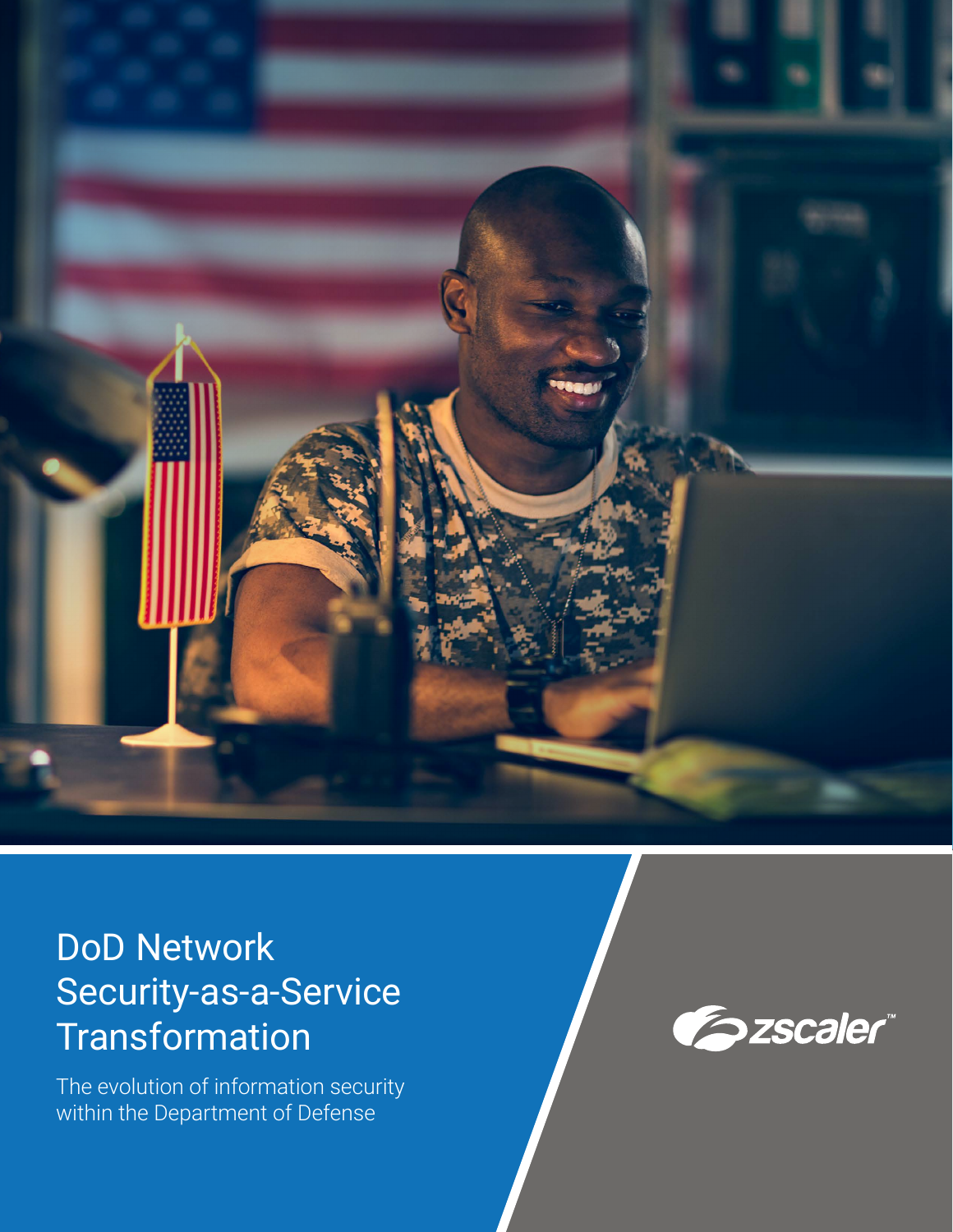# Background

Post 9/11, the Department of Defense (DoD) realized that its agency networks were too siloed, preventing critical information sharing between agencies and global mission partners. Additionally, each agency continued building out its own network and designing its own security architecture. The practice of building silos continued, and thus resulted in continued duplication of effort and ever-increasing costs for the overall design. As a result of these inefficiencies, the DoD developed the Joint Information Environment (JIE) framework in December 2012. The goal of JIE was to create a unified way in which the DoD agencies would modernize their information technology networks. This framework helped ensure that agencies and mission partners could share information securely while reducing wasted manpower and continued infrastructure expenditures.

"JIE will have federated networks that are built to common standards and configurations, and expanded use of shared IT infrastructure and enterprise services, which include thin clients, everything-over-IP, e-mail, and cloud services. The services will continue to operate and maintain their portion of the JIE, as well as provide mission-unique capabilities while incorporating shared IT transport services and common applications."

– Former DoD Chief Information Officer Teri Takai (The Department of Defense Strategy for Implementing the Joint Information Environment, 2013)

JIE was an ambitious goal and a necessary evolutionary step for the DoD. JIE did not grow from an official program of record, but instead, from end-user demand, formed from the bottom up and summarized in a 15-star supported memo. This demand resulted in a framework agreed upon at the highest levels of command within the DoD and Fourth Estate communities. Within this framework, two of the most difficult technical challenges were the single security architecture and cloud computing.

## **Single security architecture (SSA)**

The original DoD strategy for implementing JIE noted the following goals and benefits of the SSA:

- Collapsing network security boundaries.
- Reducing the Department's external attack surface.
- Standardizing management, operational, and technical security controls.

The DoD continues to leverage the technical and operational expertise of the National Security Agency (NSA), Defense Information Systems Agency (DISA) and the DoD Components in designing, certifying, and accrediting a standardized set of security suites deployed at optimal locations across the DoD Information Network (DoDIN).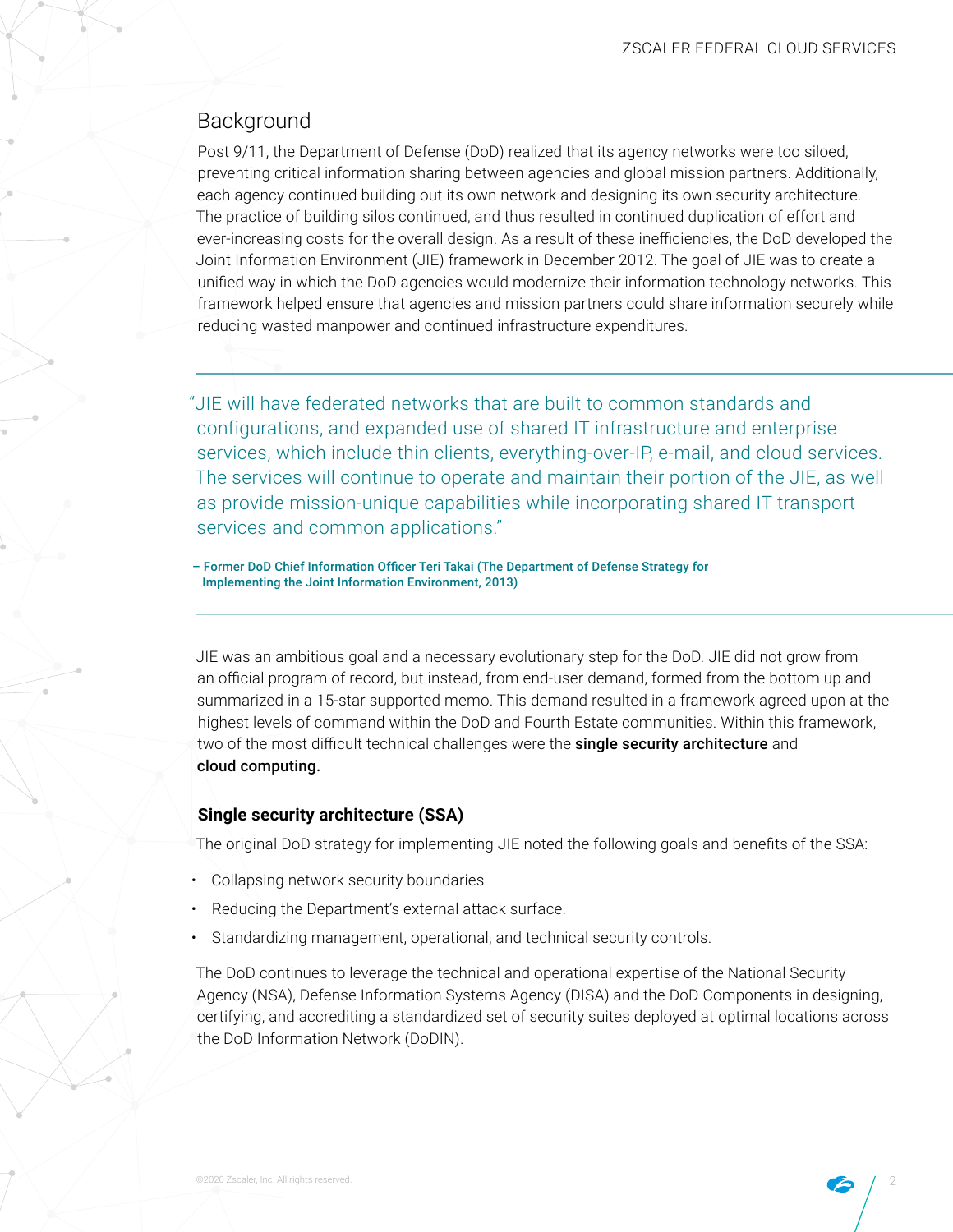"The number one most important advantage is the ability to actively defend the DoD networks in a time frame that we need to execute cyber defensive operations. What I mean by that is the single security architecture will allow us to understand what's going on across the entire DoD network with global cyber situational awareness to a level that we can't do today."

– Mark Orndorff, DISA's former chief information assurance executive (Slabodkin, 2013)

Two of the most critical components of the SSA are the Joint Regional Security Stacks and the internet access points.

### **Joint Regional Security Stacks**

The Joint Regional Security Stacks (JRSS) initiative provides the starting point for the JIE SSA network security stacks that will protect the enterprise network. It will provide the perimeter security for the tenant Community of Interests at the base/post/camp/station (B/P/C/S) and Installation Campus Area Networks. According to the JIE STIG overview, *"A Joint Regional Security Stack (JRSS) is a fully redundant set of Information Assurance (IA) capabilities, switches, and routers designed to replace multiple local B/P/C/S and Installation Processing Node (IPN) security stacks with a single physical JRSS instance, providing network security and visibility at regional locations and contributing toward realization of the CYBERCOM vision."* (Team, 2016)

Today, there are 22 redundant JRSS sites around the world—11 Continental United States (CONUS) and 11 Outside Continental United States (OCONUS).

### **Internet access points**

The JIE perimeter defense starts at the Internet Access Point which is a security stack that acts as a secure gateway to the internet from the DoDIN. The IAP also allows approved connections from the internet to the Non-Secure IP Router Network (NIPRNet) of the DoDIN. It provides enterprise security functions, such as Enterprise Email Security Gateway, intrusion detection, firewall, and access controls.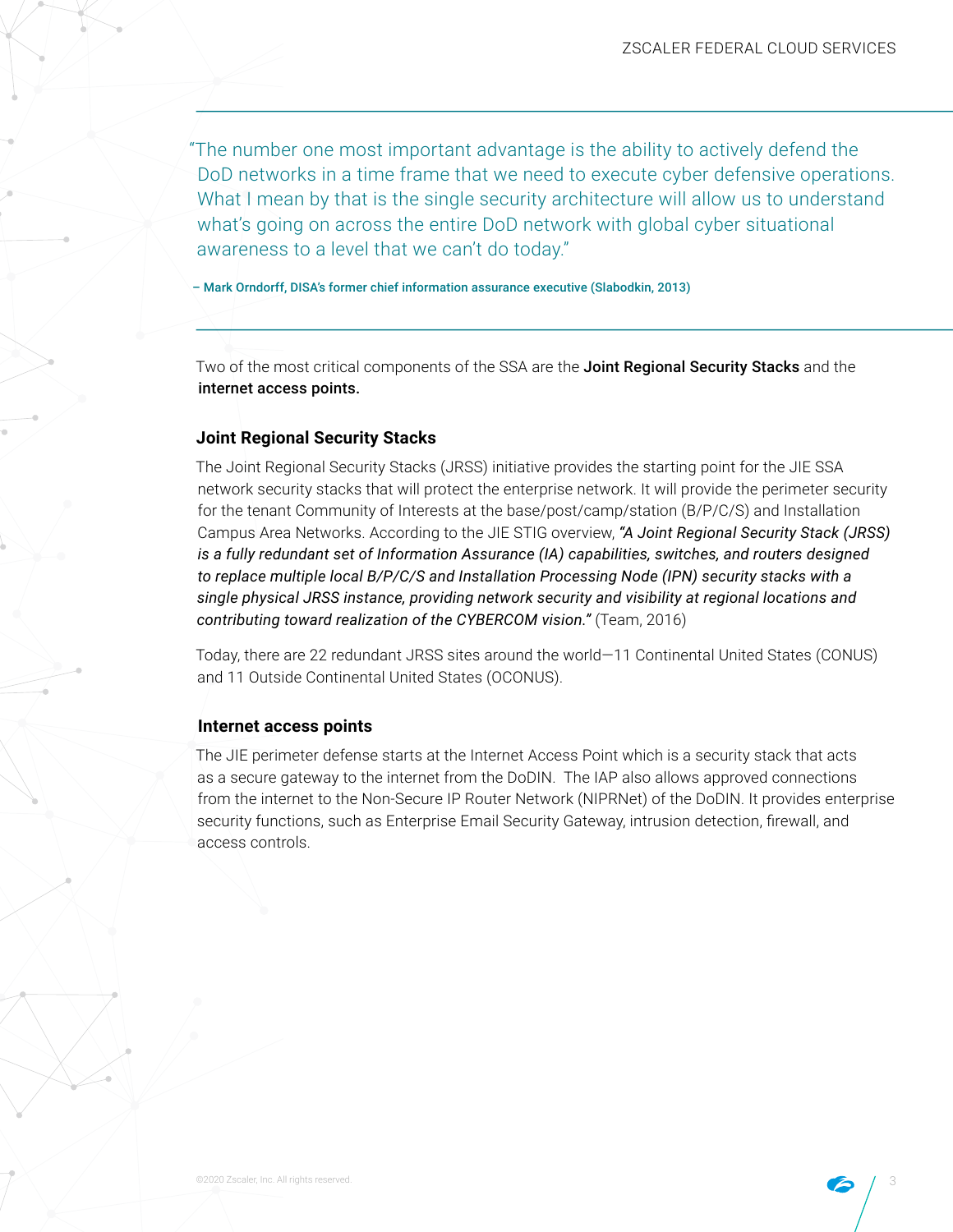

Taken as a whole, the JIE Framework can be illustrated as shown in Figure 1.

## **Cloud computing**

One of the challenges that was identified early on for the JIE with regards to cloud computing was the management of cyber security as part of the SSA. In response to this challenge, the DoD leverages the Federal Risk and Authorization Management Program (FedRAMP) and the Secure Cloud Computing Architecture (SCCA). The DoD uses FedRAMP for low- and moderatelysensitive data. FedRAMP establishes a standard approach for accessing and authorizing cloud computing services.

According to DISA's public website, SCCA is a suite of enterprise-level cloud security and management services. It provides a standard approach for boundary and application-level security for Impact Level 4 and Level 5 data hosted in commercial cloud environments. The purpose of the SCCA is to provide a barrier of protection between the DoD Information Services Network (DISN) and commercial cloud services used by the DoD while optimizing the cost-performance tradeoff in cybersecurity.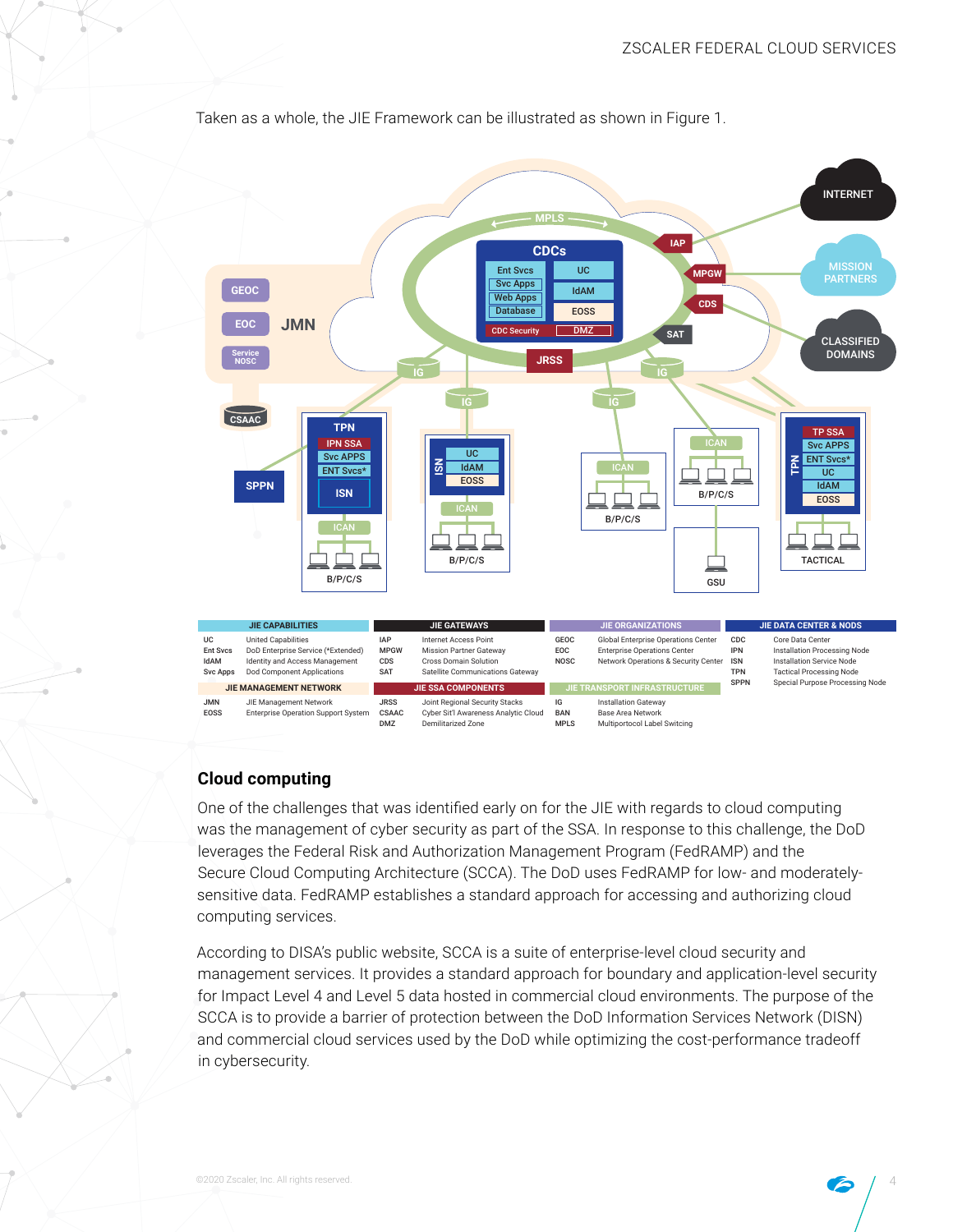# Evolving to a cloud-first approach

The DoD has publicly stated that it wants to get out of the infrastructure business and consume information technology as-a-service from cloud service providers. JIE has been a step in the right direction, but many of the underlying designs are rooted in architectures that were developed more than 10 years ago and have taken nearly a decade to roll out into production and have kept DoD continuing to consume mass amounts of infrastructure. The Army and the Air Force are exploring "Enterprise IT as-a-service" (EITaaS) solutions from commercial solution providers to reduce costs and maintain a competitive edge over their adversaries. Defense Enterprise Office Solution (DEOS) is an example of this evolution to the cloud approach.

According to DISA, "DEOS is an Enterprise Commercial Cloud Service Offering (CSO) that supports the Department of Defense (DoD) Enterprise Collaboration and Productivity Services (ECAPS) strategy to replace existing DoD Unified Capabilities (UC) by acquiring and implementing common enterprise applications and services for joint use across DoD, standardizing cloud adoption, and enabling cross-Department collaboration at local base/post/camp/station (B/P/C/S) levels to include deployed and afloat organizations." (Defense Enterprise Office Solution (DEOS), 2019)

In the past, each agency maintained its own cluster of Microsoft Exchange Servers, which was highly inefficient and expensive for the DoD to maintain. DISA's Defense Enterprise Email was the first step that provided a consolidated DoD Enterprise solution for all of DoD that was hosted and managed by DISA.

"We think the Enterprise Email System is the core foundation for what we're envisioning as key enablers for the Joint Information Environment."

– John Hale, DISA's former chief of enterprise applications. (Crank, 2013)

Defense Enterprise Email was an important first step as it allowed the DoD to migrate from a distributed email solution to a centralized enterprise service and paved the way to moving to a cloud office solution offered completely as a service by a cloud service provider. In the same way, the SSA components of JIE can be provided as a service to the DoD. The DoD has already begun to explore alternative Cloud Access Point solutions, which will allow DoD agencies to efficiently consume IL-4/5 services directly from cloud service providers without the bottlenecks and delays associated with the current JIE SSA implementation. The IAPs, which are hosted and managed by DISA today in 10 locations around the globe, could be provided as-a-service by a cloud service provider offering a FedRAMP IL-2 security stack-as-a-service solution. In moving to a cloud solution, many of the overlapping functionality between the JRSS, IAP and CAP could be consolidated, providing a more efficient and streamlined path of service consumption for the DoD users and warfighters.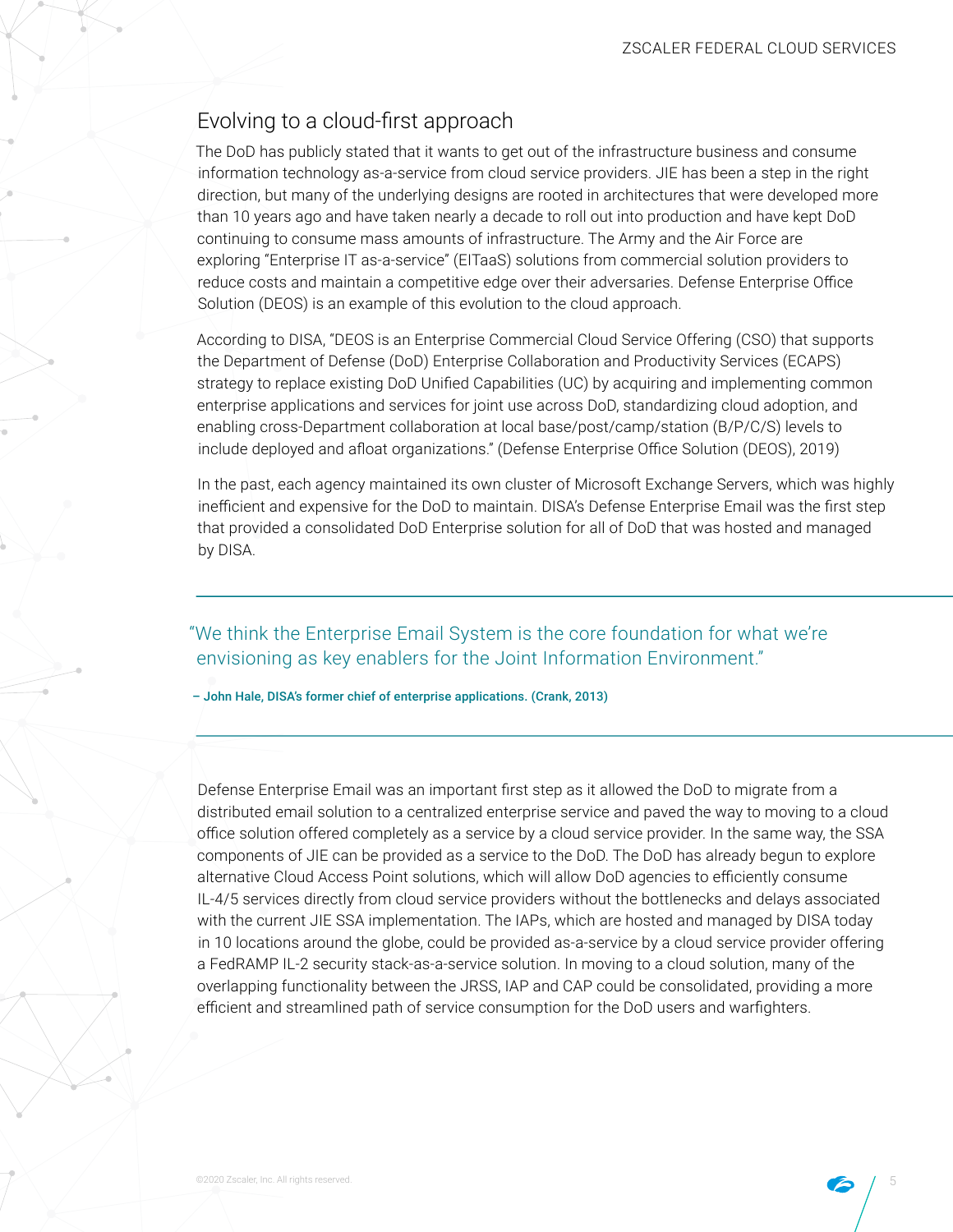# Moving from a network-centric to resource-centric framework

The current JIE design is network-centric, meaning that the focus is on securing the network itself with the assumption that once the network is secured, resources and users will be protected as well. This belief has been experientially proven wrong and there many examples of exploitations that have occurred because too much trust was placed on the secured network. What the DoD needs is a modern approach that adopts the zero trust architecture as it is being defined by NIST, which offers this operative definition: *"Zero trust (ZT) provides a collection of concepts and ideas designed to reduce the uncertainty in enforcing accurate, per-request access decisions in information systems and services in the face of a network viewed as compromised. Zero trust architecture (ZTA) is an enterprise's cybersecurity plan that utilizes zero trust concepts and encompasses component relationships, workflow planning, and access policies. Therefore, a zero trust enterprise is the network infrastructure (physical and virtual) and operational policies that are in place for an enterprise as a product of a zero trust architecture plan."* (Scott Rose, 2020)

The basic tenets of the zero trust architecture defined by NIST are:

- All data sources and computing services are considered resources.
- All communication is secured regardless of network location.
- Access to individual enterprise resources is granted on a per-session basis.
- Access to resources is determined by dynamic policy—including the observable state of client identity, application, and the requesting asset—and may include other behavioral attributes.
- The enterprise ensures that all owned and associated devices are in the most secure state possible and monitors assets to ensure that they remain in the most secure state possible.
- All resource authentication and authorization are dynamic and strictly enforced before access is allowed.
- $\cdot$  The enterprise collects as much information as possible about the current state of network infrastructure and communications and uses it to improve its security posture.

The DoD has already begun exploring zero trust solutions and ZTA is becoming the focus for protecting resources from inside the network while solutions, such as the IAP and CAP, protect the perimeter. Once ZTA is embraced and implemented, the network itself becomes just a means of information delivery.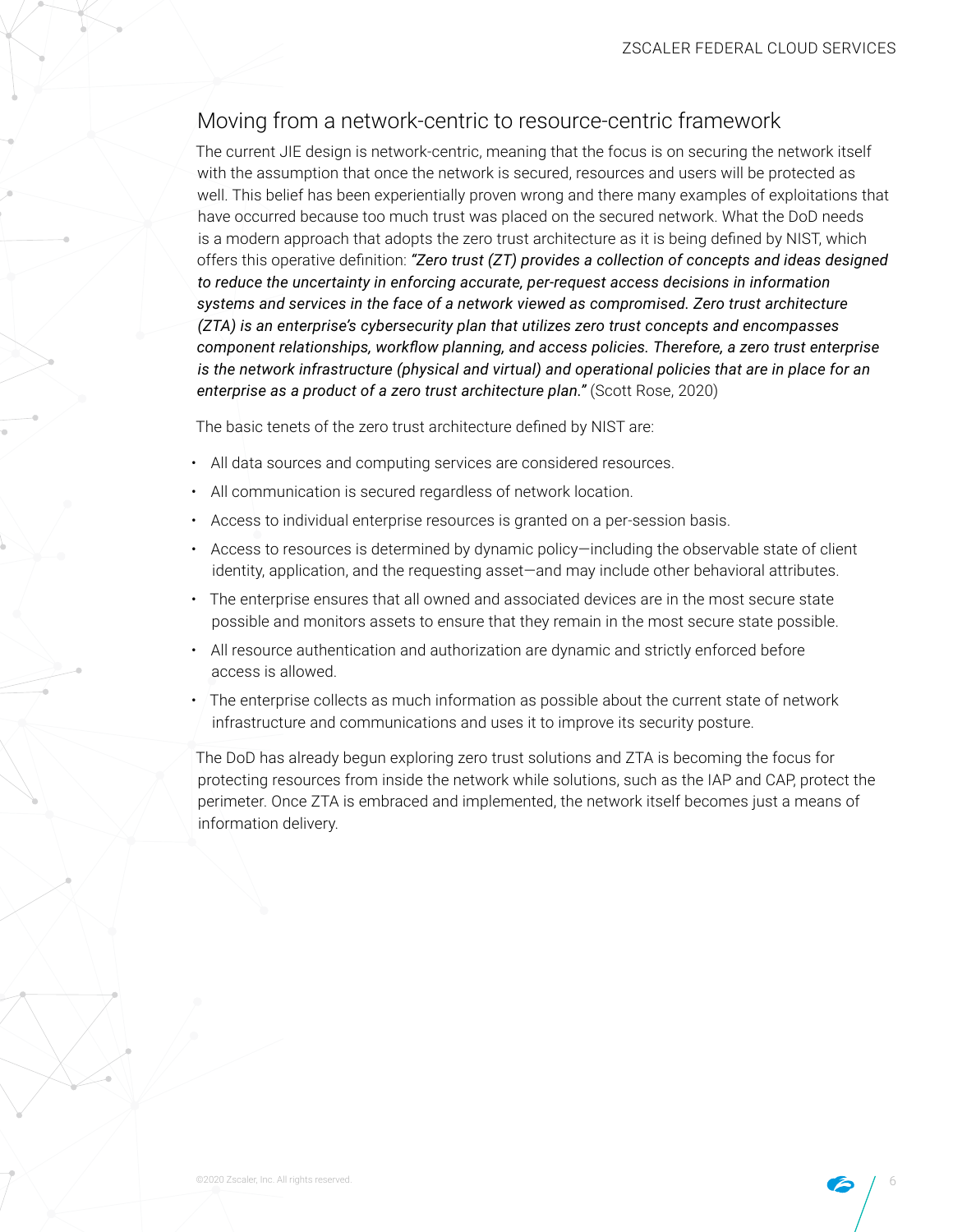## Zscaler – Security delivered as a service

For more than a decade, Zscaler has delivered security as a service to some of the largest commercial enterprises around the world. In late 2018, Zscaler became the first cloud-based security solution to achieve FedRAMP accreditation. Zscaler offers two services - Zscaler Internet Access™ (ZIA™), which is FedRAMP Moderate, and Zscaler Private Access™ (ZPA)™, which is FedRAMP High.

## **Zscaler Internet Access**

**Zscaler Internet Access** (ZIA) is a secure internet and cloud service provider (CSP) gateway delivered as a service. Think of it as a secure on-ramp to the internet and CSP  $-$  all you do is make Zscaler your gateway to the CSP. For military installations, simply set up a router tunnel (IPsec) to the closest ZIA Public Service Edge (formerly known as Zscaler Enforcement Node). For mobile employees, you can forward traffic via our lightweight Zscaler Client Connector (formerly known as Zscaler App) or PAC file.

The main function of the IAP and CAP within the SSA is to provide a comprehensive and robust security stack to protect the DISN from the internet and CSP, respectively. ZIA has a proven track record of providing this type of protection for its customers worldwide. ZIA sits between your users and the internet or CSP, inspecting every byte of traffic inline across multiple security techniques, even within SSL. You get full protection from web, internet and cloud threats.



*Figure 2 - Zscaler Internet Access*

## **Zscaler Private Access**

ZPA is a FedRAMP High/IL-4 cloud service that provides zero trust, secure remote access to internal applications running in a cloud or private data center. With ZPA, applications and services are never exposed externally, making them completely invisible to unauthorized users. The service enables the applications to connect to users via inside-out connectivity vs. extending the network to them.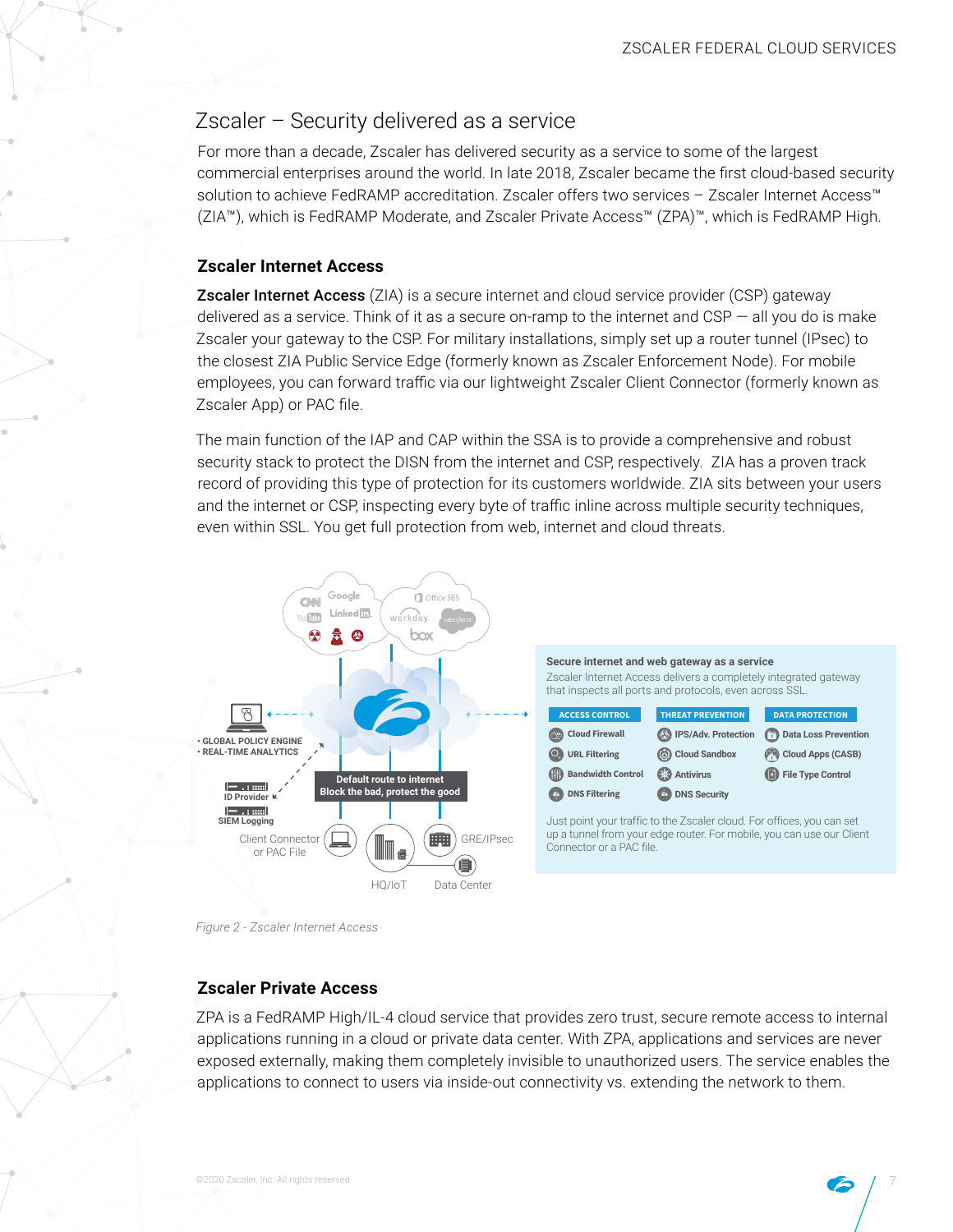Zero trust access is based on four key tenets:

- Application/service access no longer requires access to the network or use of VPN.
- Inside-out connections ensure apps and services are invisible to unauthorized users.
- App segmentation, not network segmentation, connects users to a specific app or service and limits lateral movement.
- Secure network communication is achieved via end-to-end encrypted TLS tunnels.

ZPA provides a simple, secure, and effective way to access internal services. Access is based on policies created by the IT admin within the ZPA Admin Portal and hosted within the Zscaler cloud. On each user device, a piece of software called Client Connector is installed. Client Connector ensures the user's device posture and extends a secure microtunnel out to the Zscaler cloud when a user attempts to access an internal service.



*Figure 3 - Zscaler Private Access*

Both services integrate with the DoD's existing identity provider via an industry standards-based SAML 2.0 connection and also have the ability to stream transaction logging information to the DoD's SIEM architecture. This means that Zscaler will integrate with the DoD's existing cybersecurity platform and big data initiatives. Both ZIA and ZPA can be extended on-premises allowing for highly efficient traffic engineering. With ZIA providing cloud-based protection at the perimeter of the DoDIN, and ZPA providing a zero trust architecture to protect connections within the DoDIN, the greatly simplified architecture looks as follows: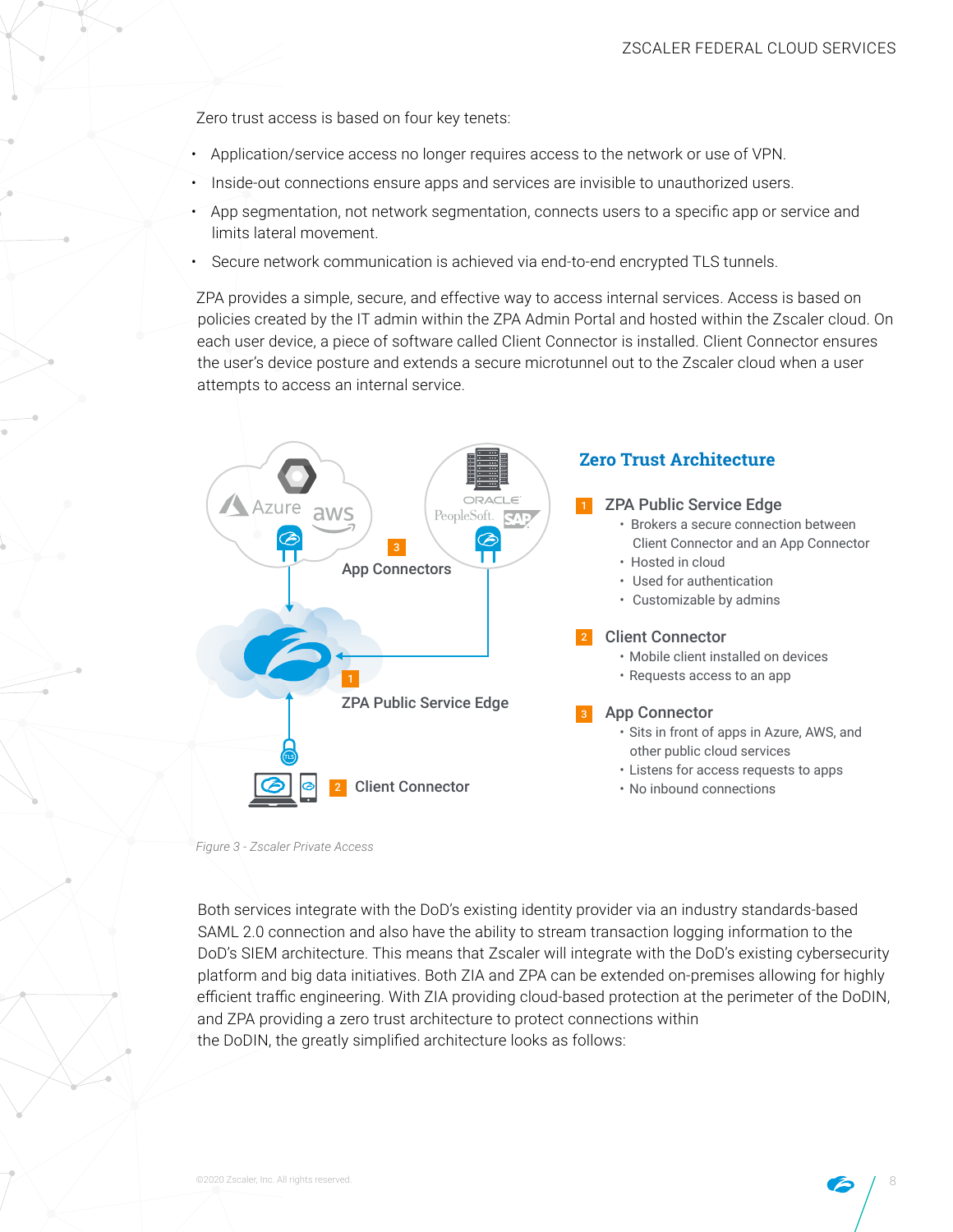

*Figure 4 - JIE SSA delivered as a service*

# Stronger through partnerships

Zscaler provides a robust and mature security-as-a-service platform but leverages tight integration with industry partners to ensure that the service can be easily deployed and integrated for a best-of-breed overall solution. Zscaler performs some basic device posture checking as part of the ZPA service and takes that capability further through integration with endpoint detection and response (EDR) companies, such as CrowdStrike, Carbon Black and SentinelOne. By integrating with leading industry partners, Zscaler ensures that the EDR capability is active on the endpoint before connecting a user to any resources. ZIA and CrowdStrike also share threat intelligence between their clouds, meaning a threat signature detected by Zscaler anywhere around the world can be detected on an endpoint subscribed to the CrowdStrike Falcon service. Zscaler also integrates with a variety of SIEM vendors, such as Splunk, Elastic, ArcSight, and others to make it easy for those solutions to ingest our real-time streaming data. While Zscaler provides inline cloud access security broker (CASB) features, ZIA also has integration with third-party CASB solutions, such as Microsoft Cloud App Security (MCAS) and McAfee MVISION.